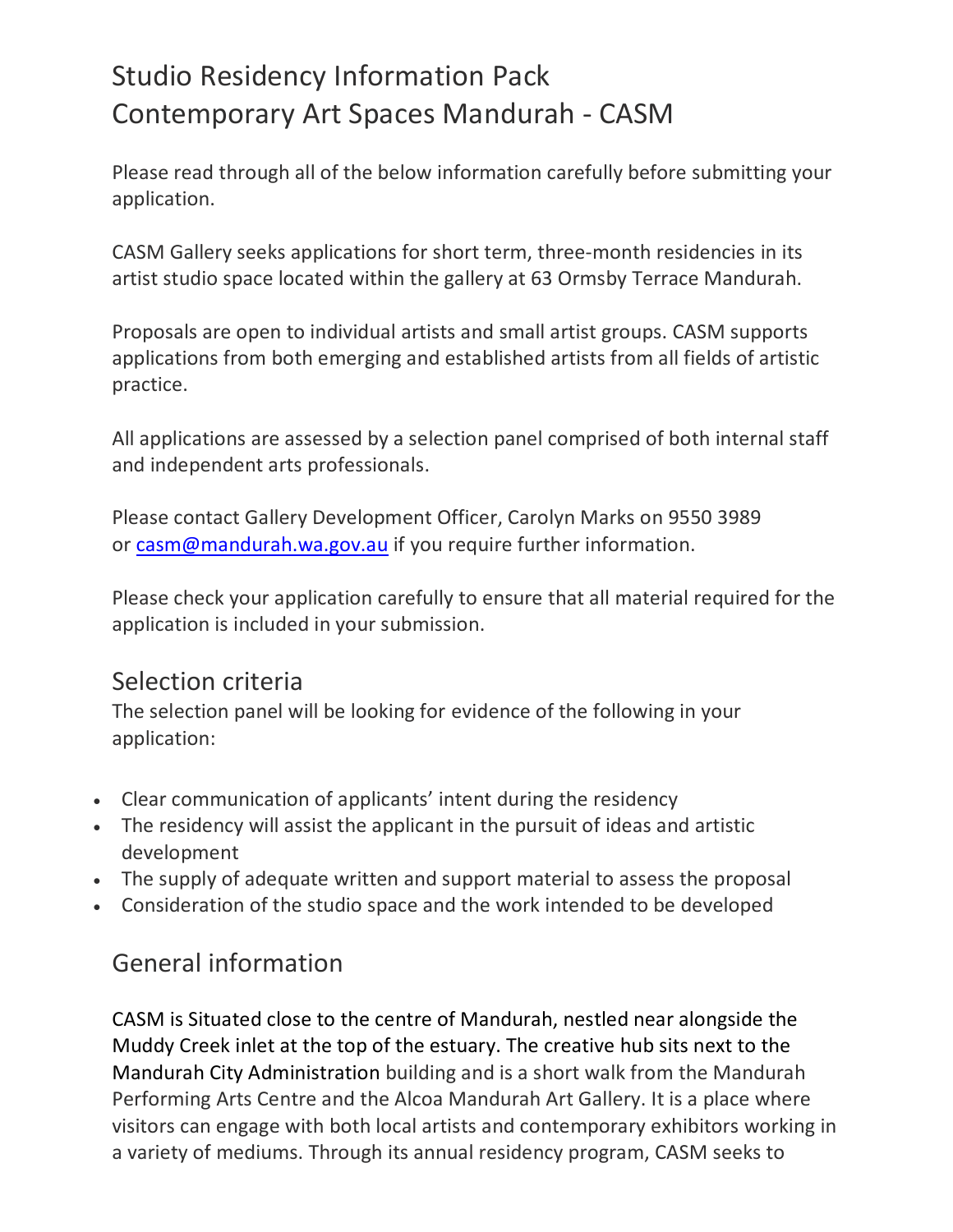support and promote emerging artists and contemporary arts in a broader community and cultural context.

The CASM artist studio is situated within the main CASM gallery building and shares two common three quarter walls with the gallery. The studio is 3m x 5m and provides 2m x 1.8m stand-alone shelving. The studio features good lighting with a combination of full studio-length windows and fluorescent lighting. The gallery has reverse cycled air-conditioning, kitchen and toilet facilities.

# Gallery administration and opening hours

Administration only: (Every second) Monday & Tuesdays – 9am to 4.30pm The Gallery is open: Wednesday to Sunday – 10.00 am to 4.00 pm

#### Studio access

The Studio can be accessed Monday to Sunday from 6am – 10pm. Access outside these hours must be negotiated with CASM.

#### Duration and cost the Studio Space

The CASM Venue Hire fees are set per financial year. The estimated cost is \$137 per month. Contact the Gallery Development Officer for the exact fee.

- Residencies are three months duration
- Jan-Mar; July-Sept; Oct-Dec
- Apr-June is a specific Youth Residency for artists 16-25 years.

An offer of a residency space is an important commitment on the part of both Gallery and artist. There may be a considerable time between accepting a residency and beginning a residency. Please consider the time period that most suits in regard to your other commitments.

#### Expectations of the Artist during a residency

- Spend 20 hours per week pursuing your creative practice in the CASM studio
- Provide current information and images for marketing purposes
- Communicate regularly with CASM during your residency